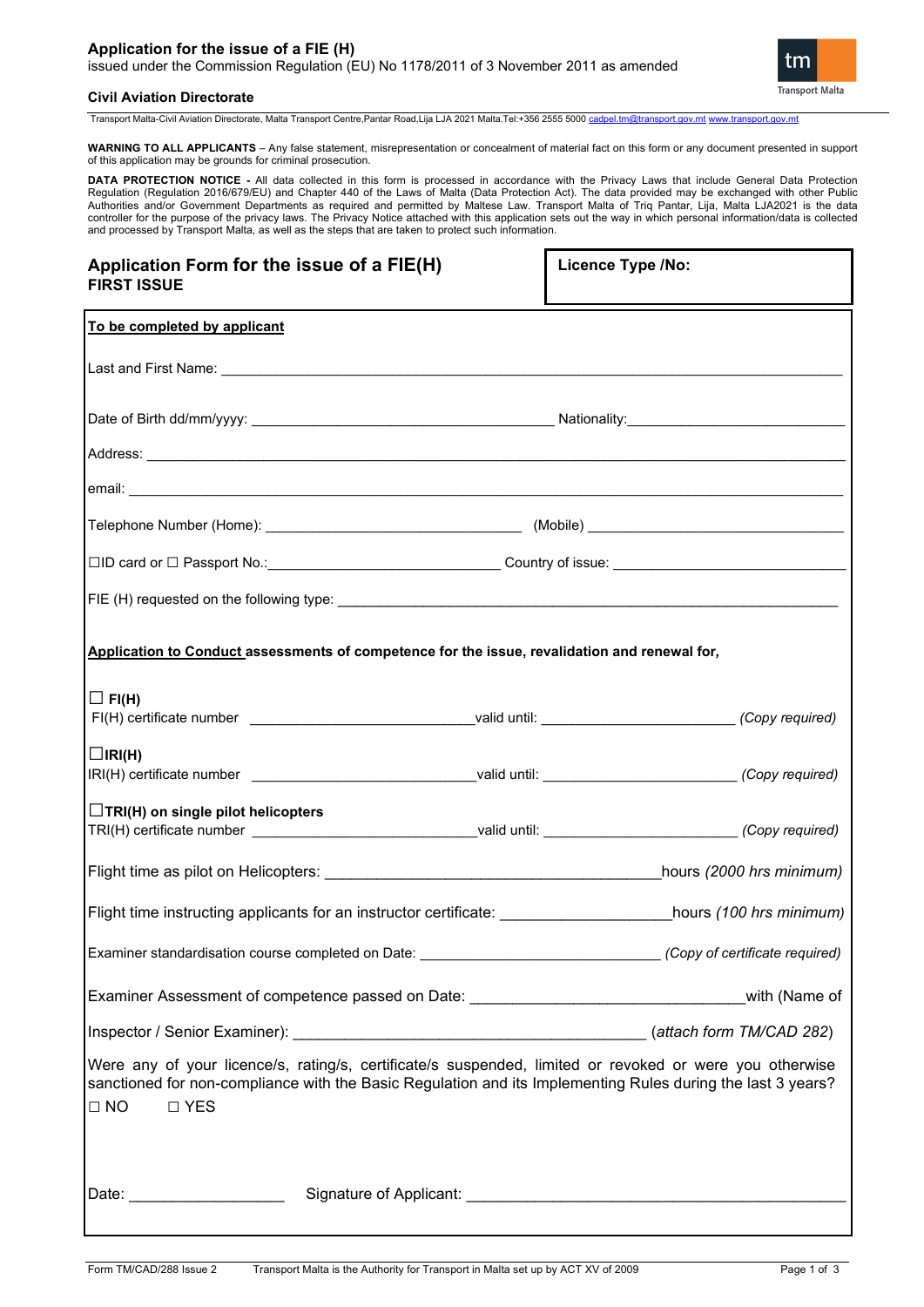## **Application for the issue of a FIE (H)**

issued under the Commission Regulation (EU) No 1178/2011 of 3 November 2011 as amended

## **Civil Aviation Directorate**

Transport Malta-Civil Aviation Directorate, Malta Transport Centre,Pantar Road,Lija LJA 2021 Malta.Tel:+356 2555 5000 [cadpel.tm@transport.gov.mt](mailto:cadpel.tm@transport.gov.mt) [www.transport.gov.mt](http://www.transport.gov.mt/)

|    | <b>Submission Instructions</b><br><b>Documents required:</b>                                           | <b>Office</b><br><b>Use</b><br>Only |  |
|----|--------------------------------------------------------------------------------------------------------|-------------------------------------|--|
| 1. | A copy of the Certificate for the Examiners Standardisation Course.                                    | $^\copyright$                       |  |
| 2. | Log Book                                                                                               | $^{\circledR}$                      |  |
| 3. | Copy of Licence held.                                                                                  | $\circledS$                         |  |
| 4. | Copy of FI(H) / IRI(H) / TRI(H) on single pilot helicopters Instructor Certificate/s,<br>as applicable | $^{\circledR}$                      |  |
| 5. | Certification from ATO showing Flight Time instructing Applicants for an Instructor certificate        | $\circledS$                         |  |
| 6. | Copy of Medical certificate                                                                            | $^{\circledR}$                      |  |
| 7. | Assessment of Competence Form                                                                          | $^\circledR$                        |  |
| 8. | Copy of your Criminal Record (not older than 3 months)                                                 | (8                                  |  |

# **It is important to send all the documents to avoid a delay in the issue of the rating.**

**Fee**: The applicable fee in the Malta Air Navigation Order / Scheme of Charges on the Transport Malta website has to be submitted with the application.

Queries: If you need additional information send an email to cadpel.tm@transport.gov.mt

Attention: Personnel Licensing Section, Transport Malta Civil Aviation Directorate - giving your contact telephone number.

Send completed original form to:

**Transport Malta-Civil Aviation Directorate, Malta Transport Centre, Pantar Road, Lija LJA 2021 Malta.**